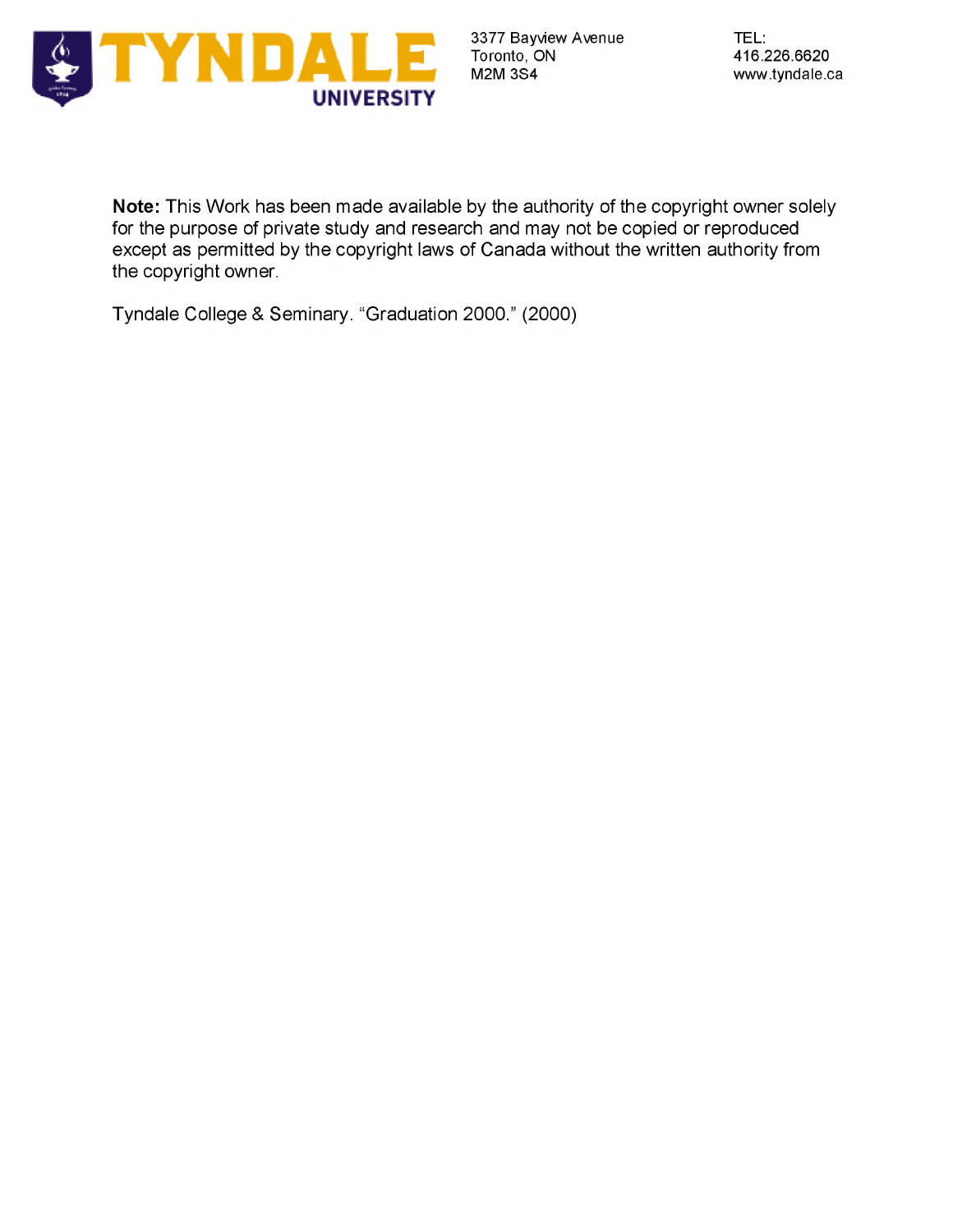

 $\blacktriangleright$  $\approx$  $\triangleleft$  $\overline{z}$  $\blacksquare$ Σ 国  $\boldsymbol{\omega}$ 

ಳ

щ

O  $\mathbf{\mu}$ 

 $0<sub>L</sub>$ 

 $\cup$ 

 $\mathbf{\underline{u}}$  $\blacksquare$ ∢  $\mathbf{a}$ z  $\blacktriangleright$  $\blacksquare$ 

**2000**

*Saturday May 6, 2000 2:00 p.m. Queensway Cathedral 1536 The Queensway Etobicoke, ON*

**reception to follow**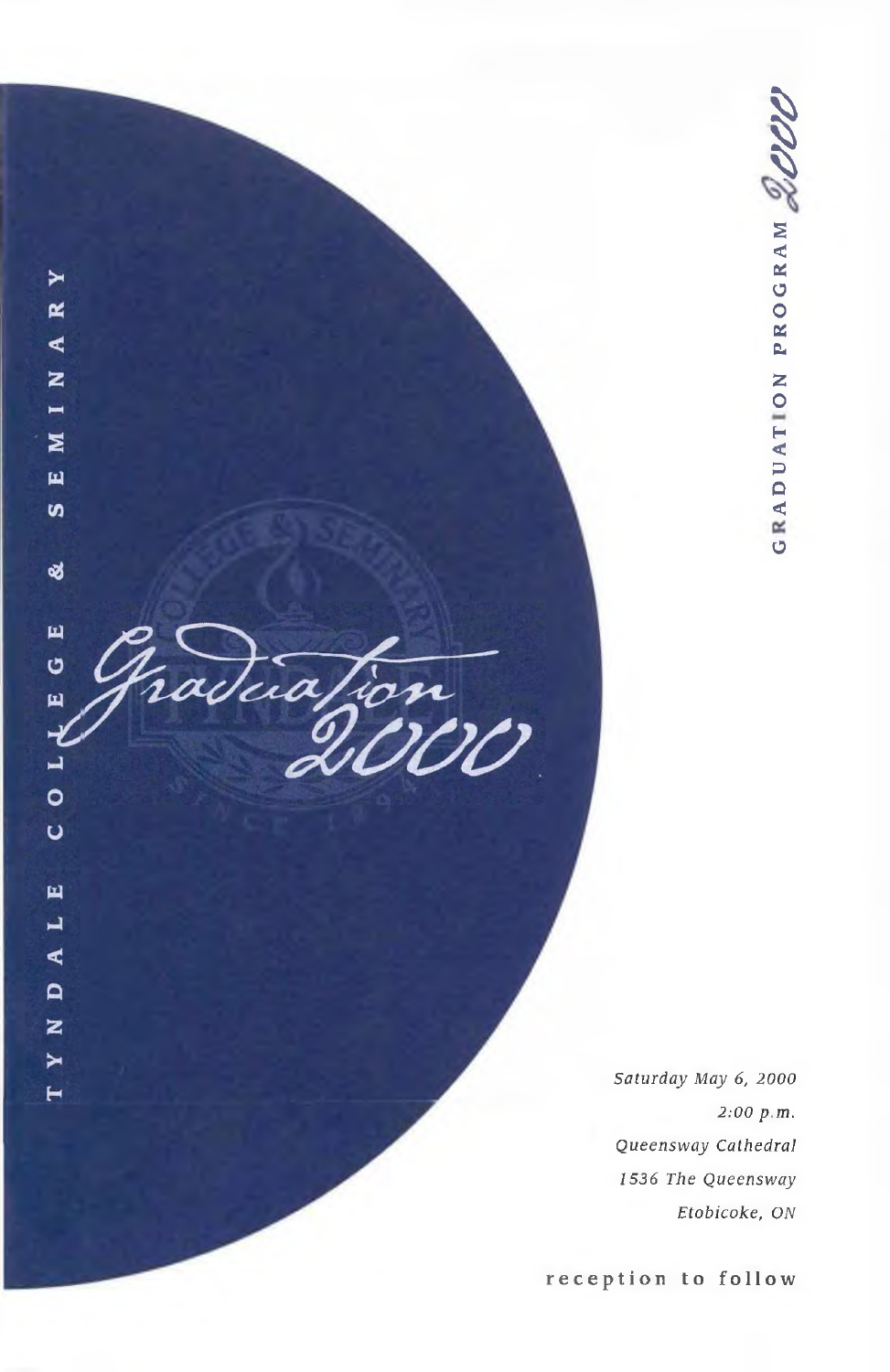

#### **PRELUDE**

**PROCESSIONAL** (please stand) *David E. Sherbino, Faculty*

*Praise, My Soul, the King ofHeaven*

Praise, my soul, the King of heaven, To his feet thy tribute bring; Ransomed, healed, restored, forgiven, Evermore his praises sing; Alleluia! Alleluia! Praise the everlasting King.

Praise him for his grace and favour To our fathers in distress; Praise him, still the same as ever, Slow to chide, and swift to bless; Alleluia! Alleluia! Glorious in his faithfulness.

Frail as summer's flow'r we flourish; Blows the wind and it is gone; But, while mortals rise and perish, God endures unchanging on: Alleluia! Alleluia! Praise the high eternal one.

Angels in the height, adore him; Ye behold him face to face; Saints triumphant, bow before him; Gathered in from ev'ry race; Alleluia! Alleluia! Praise with us the God of grace.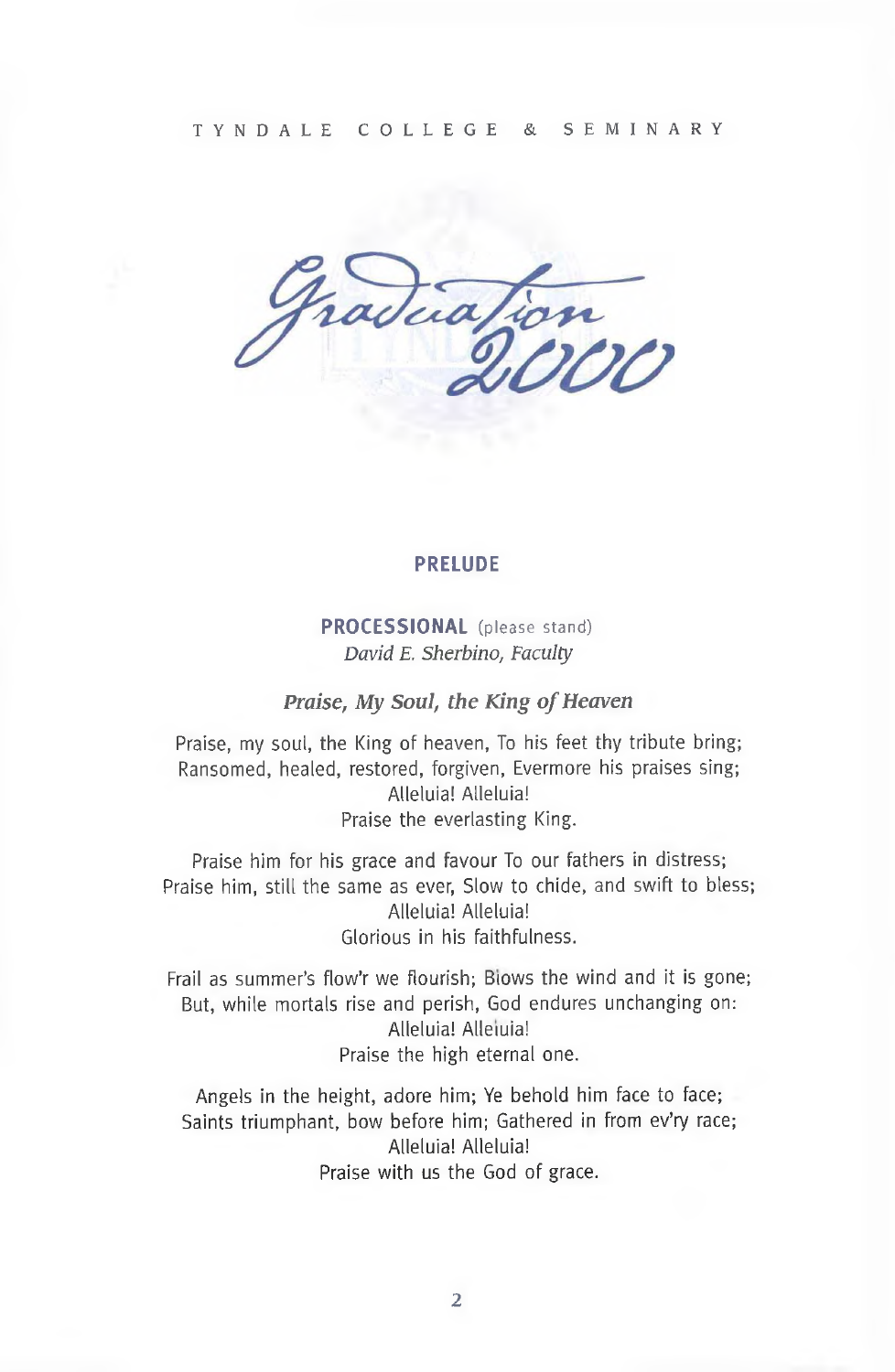#### **WELCOME**

*Brian C. Stiller, President*

## **INVOCATION**

*Michael M.K. Ho, Vice Chair, Board ofGovernors*

## **SCRIPTURE READING**

J *Elizabeth Posterski, Faculty*

## **STUDENT REFLECTIONS**

*Wesley A. Hill, The College Rebecca Whitt Warrick, The Seminary*

## **RECOGNITION OF DISTINGUISHED ALUMNI**

*Les McFarlane, The College Samuel S. Chan, The Seminary*

## **PRESENTATION OF PROFESSORS EMERITI**

*Robert C. Duez, Donald*A *Leggett, and Glenn A. Wyper*

## **SOUNDS OF JOY**

*Make His Praise Glorious i Am Not Ashamed ofthe Gospel*

# **REMARKS FROM THE BOARD OF GOVERNORS** *Miller Alloway, Secretary, Board ofGovernors*

## **GRADUATION ADDRESS**

*"Who Wants To Be A Hero?" John N. Gladstone, Chancellor*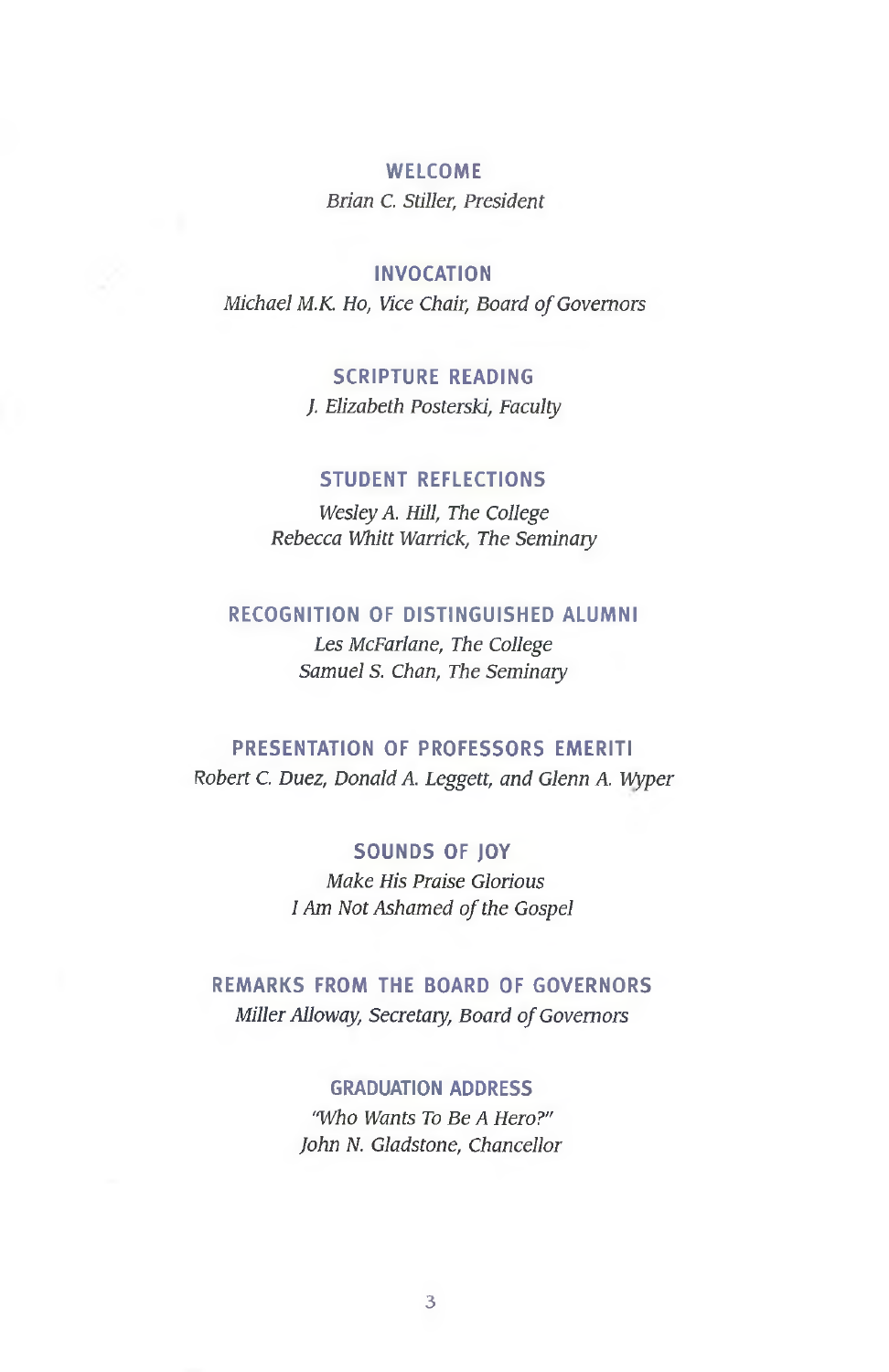#### **HYMN FOR THE NEW MILLENNIUM**

Through the darkness of the ages, Through the sorrow of the days, Strength of weary generations, Lifting hearts in hope and praise. Light in darkness, joy in sorrow, Presence to allay all fears, Jesus, you have kept your promise, Faithful through two thousand years.

Bounty of two thousand harvests, Beauty of two thousand springs: He who framed the times and seasons, Has vouchsafed us greater things. Word of God, who spoke creation, Speaks forgiveness, speaks to save, Gathers still his ransomed people, In the life he freely gave.

Countless flowers have bloomed and withered, Countless noons are sealed in night, Shattered thrones and fallen empires, Realms and riches lost from sight. Christ, your kingdom still increases, As the centuries unfold. Grain that fell to earth and perished, Has brought forth ten thousand fold.

Master, we shall sing your praises, Man of sorrows, God of power, For the measured march of seasons Shall at last bring in the hour. When, as lightning leaps the heavens, You return to lead us home, You have promised, "I am coming." Swiftly, our Lord Jesus, come.

# **PRESENTATION OF HONOURARY DOCTORATE** *Nell C. Maxwell*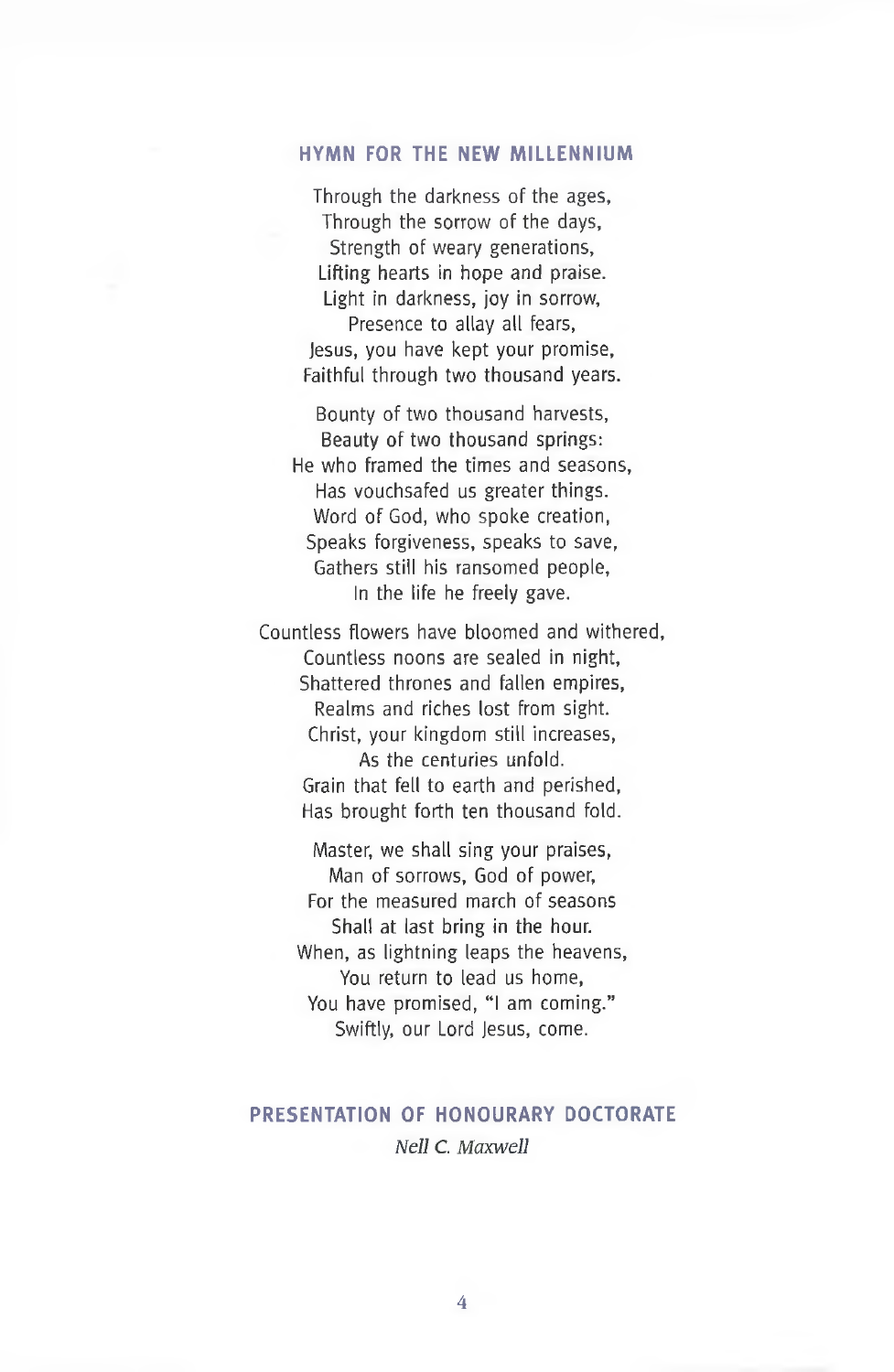#### **PRESENTATION OF DEGREES**

*John N. Gladstone, Chancellor Brian C. Stiller, President Elizabeth A. Davey, Associate Dean, Faculty ofArts, The College Daniel D. Scott, Associate Dean, Faculty of Professional Studies, The College Jeffrey P. Greenman, VP, Academic Dean, The Seminary Stephen A. Roy, Registrar*

#### **PRAYER OF DEDICATION FOR GRADUATES**

*William J. McRae, President Emeritus*

**OFFERTORY** *Salvation Army Brass Ensemble*

#### **BENEDICTION**

*Brian C. Stiller*

## **RECESSIONAL** (please stand)

*Lead On, O King Eternal*

Lead on, 0 King Eternal. The day of march has come; Henceforth in fields of conquest Thy tents shall be our home: Thro' days of preparation Thy grace has made us strong, And now, 0 King Eternal, We lift our battle song.

Lead on, 0 King Eternal, Till sin's Fierce war shall cease, And holiness shall whisper The sweet Amen of peace; For not with swords' loud clashing, Or roll of stirring drums; With deeds of love and mercy The heav'nly Kingdom comes.

Lead on, 0 King Eternal. We follow, not with fears; For gladness breaks like morning Where'er Thy face appears; Thy cross is lifted <sup>o</sup>'er us; We journey in its light: The crown awaits the conquest; Lead on, 0 God of might.

#### *Reception tofollow*

Keyboards: Elizabeth A. Davey, pianist and Rhonda Venables, organist

*Praise, My Soul, the King of Heaven,* public domain; *Make His Praise Glorious,* words by Bill Wolaver, vocal arrangement by L. Ballantine, © 1988 Word Music; *<sup>I</sup> Am Not Ashamed of the Gospel,* words and music by Dawn Thomas, arranged by Keith Christopher, © 1989 McSpadden Music/BMI; *Hymn for the New Millennium,* words by Hilary Jolly, © 1999 St. Paul's Cathedral, London, England, CCLI No. 212646; *Lead On, O King Eternal,* public domain.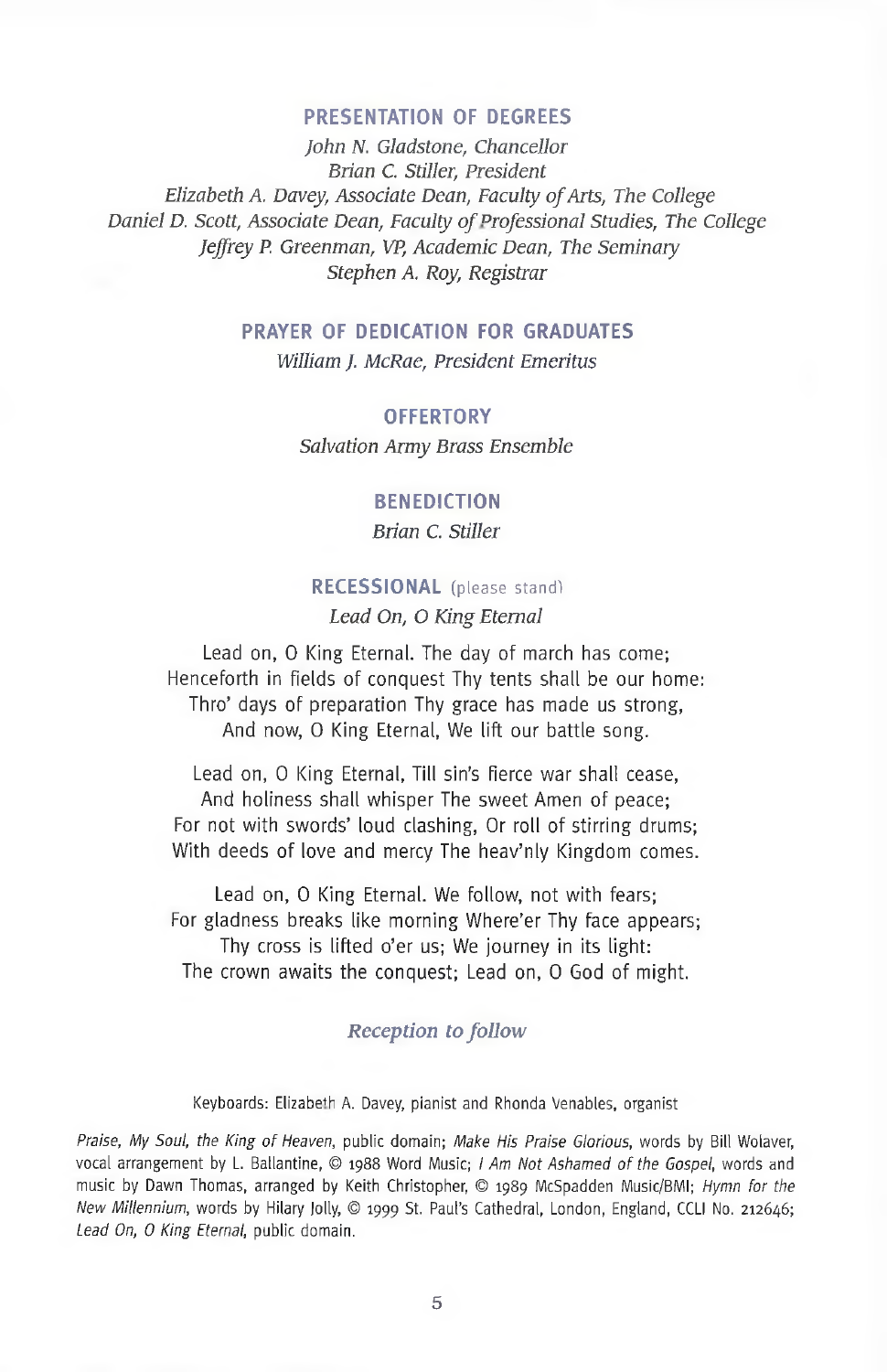

# **COLLEGE GRADUATES**

## **ONE-YEAR CERTIFICATE IN CHRISTIAN STUDIES**

Eunice May Piggott **Zeenat Remtulla** Barbara Ribble

## *Leading Edge*

Sherri Joy Bennett Rebecca Susan Burditt Melinda Cairns Alberta Beng Lee Capper Jennifer Marie Clements S. Jordan Donald Nancy Fletcher

Lisa M. Gratto Timothy Hofland Amanda Laird Jason Locke Colin MacKinnon Angela Grace Meinen Lori Owen

Jeffrey David Penney Joy Reddekop Daniel A. Sales De Andrade Julie Scott Melissa Spurr J. Tyler Thrasher

#### *Communication Certificate*

Tesfa Chutta

Karen Stiller **Robert White** 

#### *Certificate in Teaching English as a Second Language*

| Sonia Burgess        | Kristin Joy Pedersen | Michelle Joy Vanderputte |
|----------------------|----------------------|--------------------------|
| Stephanie J. Burgess |                      |                          |

## **BACHELOR OF RELIGIOUS EDUCATION**

| <b>General Ministries</b>                                     |                                     | Camping                                           |
|---------------------------------------------------------------|-------------------------------------|---------------------------------------------------|
| Jennifer Darawi<br>Tanya Christine Krahn                      | Myrna Montero-Devries               | John David Galbraith                              |
| <b>Christian Education</b>                                    |                                     | <b>Intercultural Studies</b>                      |
| Joy Jihee An<br>Renee R.M. Dearing<br><b>Pastoral Studies</b> | Stephen J. McTiernan<br>Sharon Weir | Jang-Hoon (John) Bae<br>Joel Main<br>Laurie Paton |
| Natalie Chow<br>Stephen Kwok Keung Chow                       | Wesley A. Hill<br>Em Van Nguyen     | Habib Joseph Sakr<br>Stephen H. Weenink           |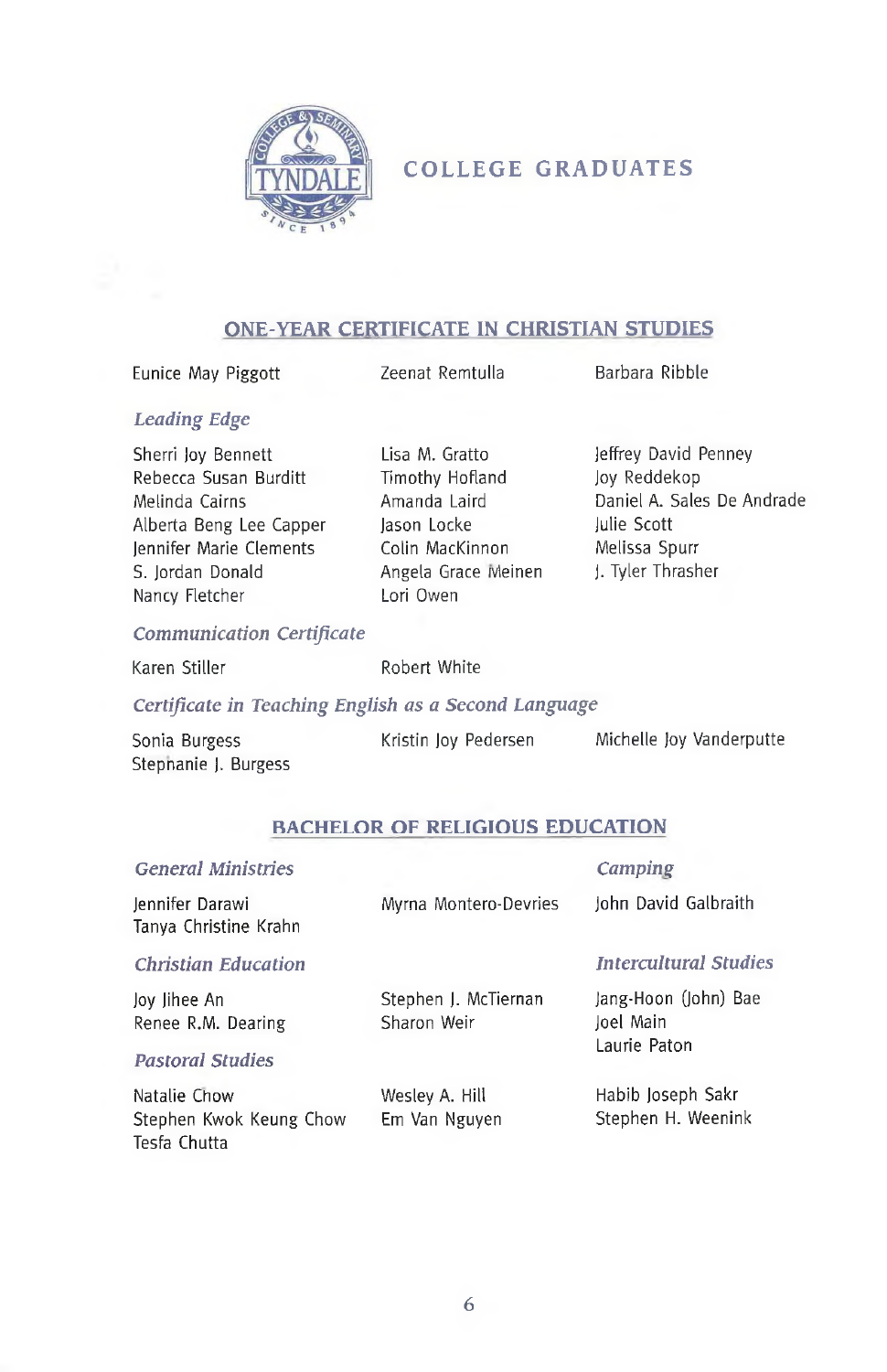## *Youth Ministries*

| Dave Drinkwalter                                                              | Mark S. Dunstan                                                     | Ruth Poproski                                               |
|-------------------------------------------------------------------------------|---------------------------------------------------------------------|-------------------------------------------------------------|
| <b>Early Childhood Education</b>                                              |                                                                     |                                                             |
| Sheryl Clarke<br>Meaza Mulu                                                   | Tina Susanne Nancekivell<br>Suzanne M. Trotman                      | Patrice Nicole Wheeler                                      |
| <b>Special Needs Studies</b>                                                  |                                                                     |                                                             |
| Jennifer Lynn Lamothe<br>Jaclyn R. McKay                                      | Megan Tyrell<br>Nigest A. Yanfa                                     |                                                             |
| Post Diploma                                                                  |                                                                     |                                                             |
| Augustine Adu-Anane<br>Mark A. Albert<br>Henry Hang Yin Chung<br>Steve Devall | Yvonne K. Green<br>Audrey Hanson<br>Yuriko Kayahara<br>Yong-Kee Kim | Stephen Peter Klassen<br>leanie Lee<br>Sandra Patricia Luke |
| <b>Degree Completion</b>                                                      |                                                                     |                                                             |

| David L. Hoekstra | Helan Lee            | Douglas Michael McGuire |
|-------------------|----------------------|-------------------------|
| Ronald S. Kelly   | Terrance Leslie Mady | David Norman Peppiatt   |

## **BACHELOR OF RELIGIOUS STUDIES**

Keith James Anderson Robert Keith David Belbin Kerry Dawn Dickson Joanna Maria Duff Frank E. Ferrier Mutsuko Mary Fukuda

Joseph Lee Soo-Chul Lee Tim Lemont Sarah Lublink Michael G. Mathewson Stephen Kent Morris

Sharon Naipaul Neville Solomon Donald Stewart Janet Marie Svantesson Anna Whitmore

## **BACHELOR OF THEOLOGY**

Michael G. Bracci Jones Lee

James MacNeil Phyllis Isolin Mitchell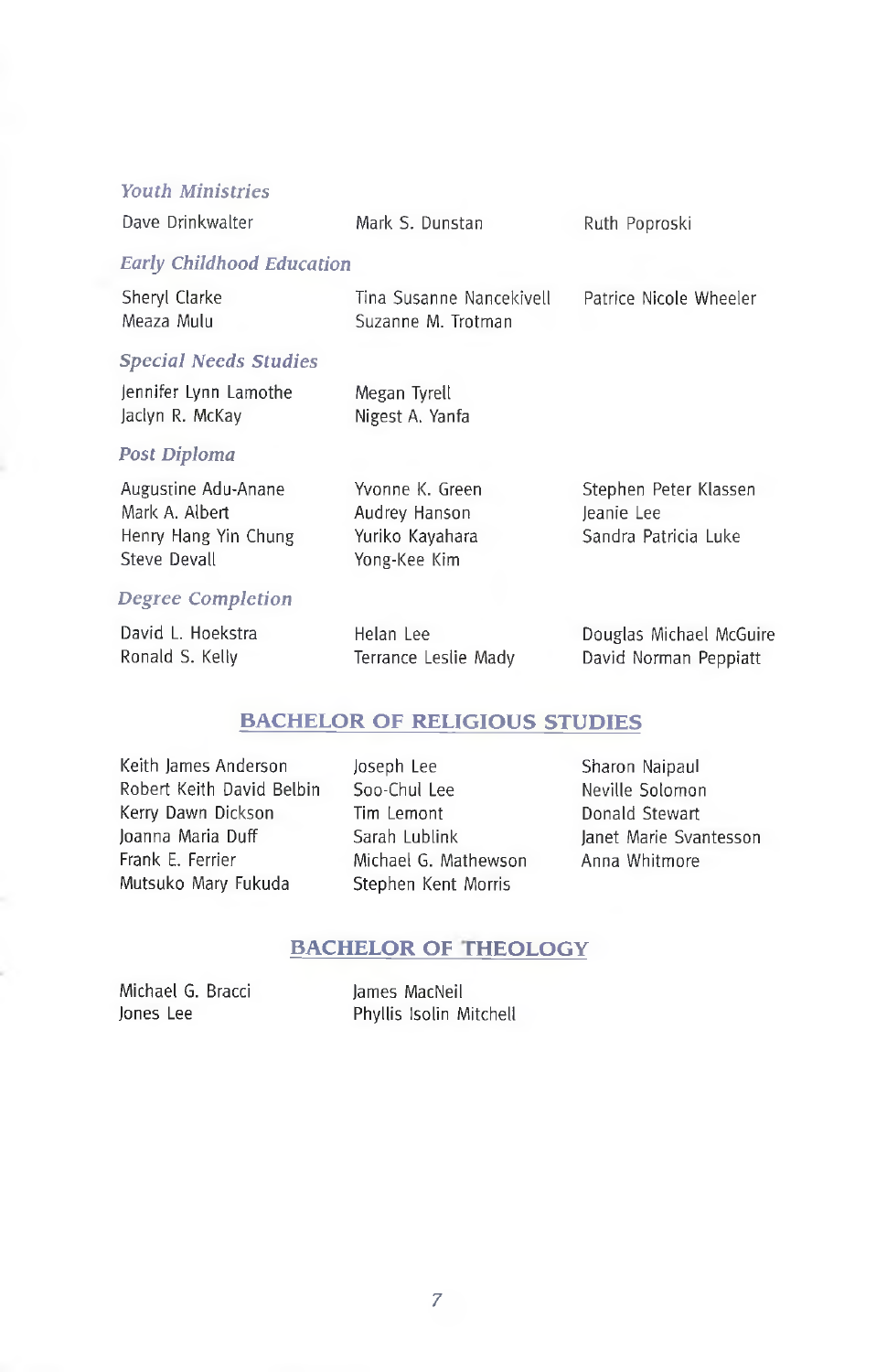

# **SEMINARY GRADUATES**

## **DIPLOMA IN CHRISTIAN STUDIES**

Catherine Chu William Connolly Sophia Yuk-Yin Fung-Wong Ross Muir

*Certificate in Teaching English as a Second Language*

Maria Tan

## **MASTER OF THEOLOGICAL STUDIES**

## *Christian Foundations*

| Madeline Fok<br>Mark Barrington Hall<br>Tae Hwang<br>Doo-Hoe Kim<br>Terence Chun-Yat Lau<br>Mark L. Machia<br><b>Bill Everett Markham</b> | James R. McArthur<br>Michele Louise McBride<br>Gregory James McInnes<br>Jefferson Po-Pui Ng<br>Dianne Rose Nolson<br>Orlando G. Olano<br>Myra Ruth Pritchett | Sandra Rice<br>Michael Tang<br>Louise Vroom<br>Isobel Wagner<br>Mei-Yee Woo  |
|-------------------------------------------------------------------------------------------------------------------------------------------|--------------------------------------------------------------------------------------------------------------------------------------------------------------|------------------------------------------------------------------------------|
| <b>Christian Foundations - Modular Group 3</b>                                                                                            |                                                                                                                                                              |                                                                              |
| Louise Chan<br>Lun Bernard Samuel Chan<br>Catherine Jane Cushing                                                                          | Ming Jarm Lau<br>Donna Pearson<br>Winsley Richard Pearson                                                                                                    | Calvin Stafford<br>DeVon L. Tomlinson<br>Jonathan F.T. Tsang                 |
| Christian Foundations - Modular Group 4                                                                                                   |                                                                                                                                                              |                                                                              |
| Harold Brown<br>Martin Johnathan Chai<br>Alice Lai Sze Chung<br>Glenford Duffus                                                           | lanet George<br>John Haward<br>Darrin Dru Lindsay<br>Blaine Alvin Lougheed                                                                                   | Kwame A. Yeboah<br>Richard Yeh                                               |
| <b>Chinese Ministries</b>                                                                                                                 |                                                                                                                                                              |                                                                              |
| Joseph Hing Wah Ip                                                                                                                        | Ade Ping Lo                                                                                                                                                  | Maurice Mo Yuen Tong                                                         |
| <b>Global Ministries</b>                                                                                                                  |                                                                                                                                                              |                                                                              |
| Andrias P. Lukmana                                                                                                                        | <b>Brent Weaver</b>                                                                                                                                          |                                                                              |
| Theology & Church History Studies                                                                                                         |                                                                                                                                                              | <b>Youth Ministrties</b><br>$\sim$ $\sim$ $\sim$ $\sim$ $\sim$ $\sim$ $\sim$ |

Dal-Hee Han

Darrell C. Smith Sang II Um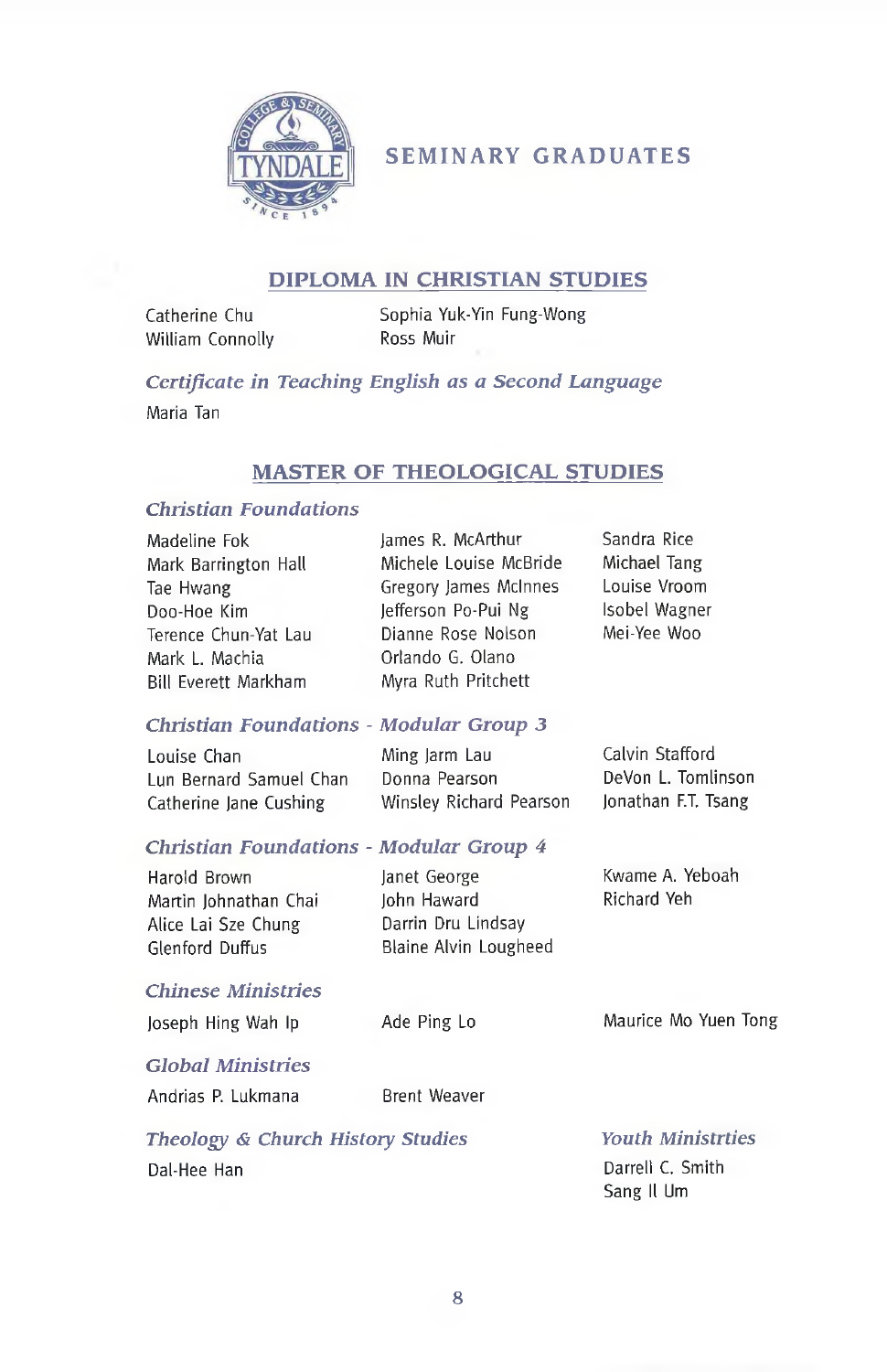## **MASTER OF DIVINITY**

#### *Counselling*

- Hendrika A. Bangma Katherine Lynne Brampton Rachel Brooks Heidi Noelle Cadman-Neu Aldith Carasquero Wai Tung Chu Christopher G. Dias Donovan Roy Dyer Darlene Edwards Michael Richard Garfield Edwards Peter Fenty Valentina Foster Krista Naomi French Andrea Darlene Groenewald
- Andrew M. Hahn Catherina Kalverda Jung Sil Janet Kim Lisa Veronica Klinck Victor Koh Andrew P. Lamme Nancy Sui Yin Law Rosita Woon-Fong Lee Linda Leonard Tsui-Wai Christine Leung Denise MacDonald Donna Lynne Mclldoon Douglas J. Nieuwstraten Sandra L. Rayner

Sandra Sabita Rupnarain Trevor Salker Seath Sersie S. Shakespeare Siu Wai Tse Susan Kay VanderWoude Willemina (Winnie) Visser Rebecca Ruth Whitt Warrick Amy Wong Mei Lan Fiona Yuk-Fun Yiu Linda Sang-Hee Yoo Mary Anne Zaborski

## *Educational Ministries*

Blessing Chukwudi Anyanwu Pam Chak Bob Peng Cheah Connie Kar Wai Cheung

Karen Chong Hwee Peng Siu Yin Lam Samuel Ogunboye Christopher Riley

Kent S.C. Wan Heather Elizabeth Weir Ellen Catherine Mary Wikkerink

#### *Missions/Intercultural Studies*

| Diane Boyd      | Samuel Fok          | Patricia Anne McGee |
|-----------------|---------------------|---------------------|
| Kunjumon Daniel | Raymond Man Ki Fung |                     |

## *Missions/Intercultural Studies (Chinese Study Track)*

Kwai Wah Ko

### *Pastoral Ministries*

| Sang-Won Ahn       | Michael A. Kuehl           | Brian Ouan      |
|--------------------|----------------------------|-----------------|
| loe Chan           | Christine Shen Ching Lee   | Thomas A. Smith |
| Linda Chow         | Allan Joseph Marriage      | Michael Tesema  |
| Sung Geol Chun     | Stephen John Mason         | Asaad Wahba     |
| Terry Andrew Ciona | Colin McFarland            |                 |
| linkyu limmy Joo   | Peter Bedros Haig Nigosian |                 |

#### *Pastoral Ministries (Chinese Study Track)*

| Ching Man Sophia Chan | Wai Kei Lee      |
|-----------------------|------------------|
| Eric Chu              | Kin Raymond Wong |

#### *Youth and Family Ministries*

| Fung-Po Bobo Chan | B. Hoang Ho        | Philip Ronald Shamas |
|-------------------|--------------------|----------------------|
| Heidi Cheung      | Siu Yan Liu        | Timothy Li-Hui Tang  |
| John James Eitel  | Sung-Soo David Ryu |                      |
| Keith W. Hillier  | Paul E. Sabin      |                      |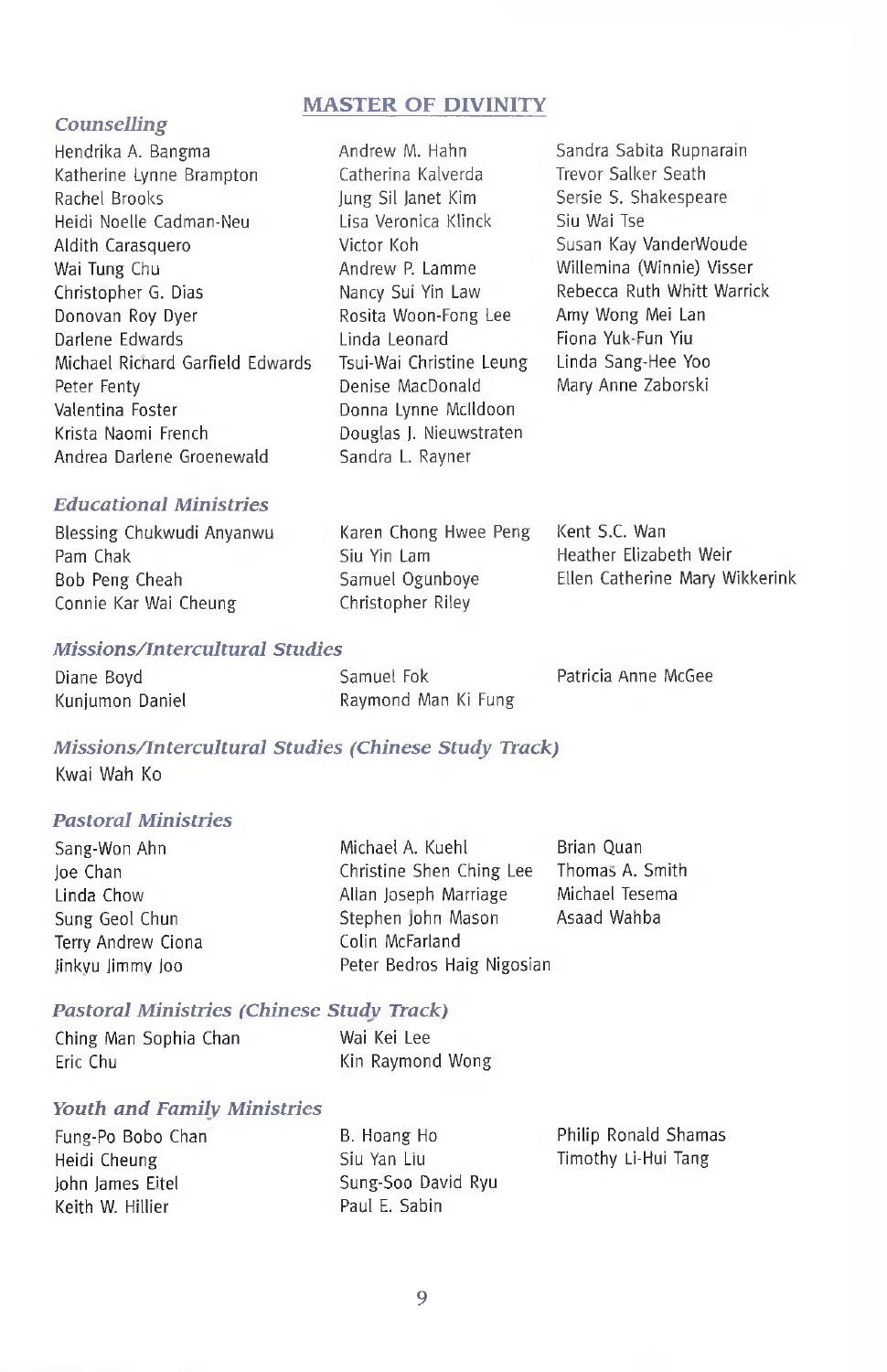# *Awardsfor Graduating Students*

| Alvah Sargeant Morse Scholarship                                                       | Michele McBride                                                        |
|----------------------------------------------------------------------------------------|------------------------------------------------------------------------|
| Association of Chinese Evangelical Ministries<br>Scholarship in Missions               | Mark Machia and Jennifer Darawi                                        |
| Canadian Bible Society Award (11) Production Canadian Bible                            | Sandra Rupnarain and<br>David Drinkwalter                              |
|                                                                                        | Raymond Fung                                                           |
| F.V. Ellis Scholarship in Evangelism                                                   | Ruth Poproski                                                          |
|                                                                                        | Andrea Groenewald                                                      |
|                                                                                        | Wai-Tung (Jonathan) Chu                                                |
| Irwin Gleason Memorial Mission Scholarship                                             | Em Van Nguyen                                                          |
| lean C. Scott Memorial Award in General Studies                                        | Sharon Naipaul                                                         |
| and Theological Studies                                                                | Ruth Poproski                                                          |
| Joseph McDermott Scholarship in Evangelism                                             | Sarah Lublink and Stephen Weenink                                      |
| Percy H. Harris/J.C. Macaulay Award Machines and Mesley Hill<br>in Ministry Studies    |                                                                        |
| Seminary Community Life Award                                                          | Stephen Mason                                                          |
| The Honour Society of the Accrediting Association<br>of Bible Colleges                 | Ruth Poproski, Janet Svantesson<br>Jennifer Darawi, and Sharon Naipaul |
| The Honour Society of the Association of <b>Figure 2012</b><br>Canadian Bible Colleges | Wesley Hill, Stephen McTiernan<br>Sarah Lublink, and Terrance Mady     |
| The North American Professors of Christian<br>Education Scholastic Recognition Award   | Suzanne Trotman                                                        |

## *Awards for Returning Students (awarded at Graduation Chapel April 12, 2000)*

|                                                                                              | John Sweya                    |
|----------------------------------------------------------------------------------------------|-------------------------------|
| Dr. Kwan Chi Kao Scholarship                                                                 | Walter Chan                   |
| Hebrew Award                                                                                 | Joan Chan                     |
| Joseph McDermott Scholarship in Evangelism                                                   | Joy Johnston and Annie Yu     |
| McCready Proficiency Scholarship                                                             | Matthew Thiessen              |
| Ming-Ling Chung Memorial Scholarship                                                         | Boon Chiau Quek               |
| Norma Marion Alloway Memorial Writing Scholarship                                            | Teik-Cheok (Johnben) Loy      |
|                                                                                              | John Sweya                    |
| Stanley A. Boswell Expository Preaching Award                                                | Philip Baxter                 |
| Stanley A. Boswell Speaking Award                                                            | James Rennie                  |
| The Ravi Zacharias International Ministries<br>Scholarship for Studies in Gospel and Culture | Daniel Mongrain and Tara Bell |
| Wood Family Memorial Scholarship <b>Engineer Scholarship Ramade Roman</b> Karen Robinson     |                               |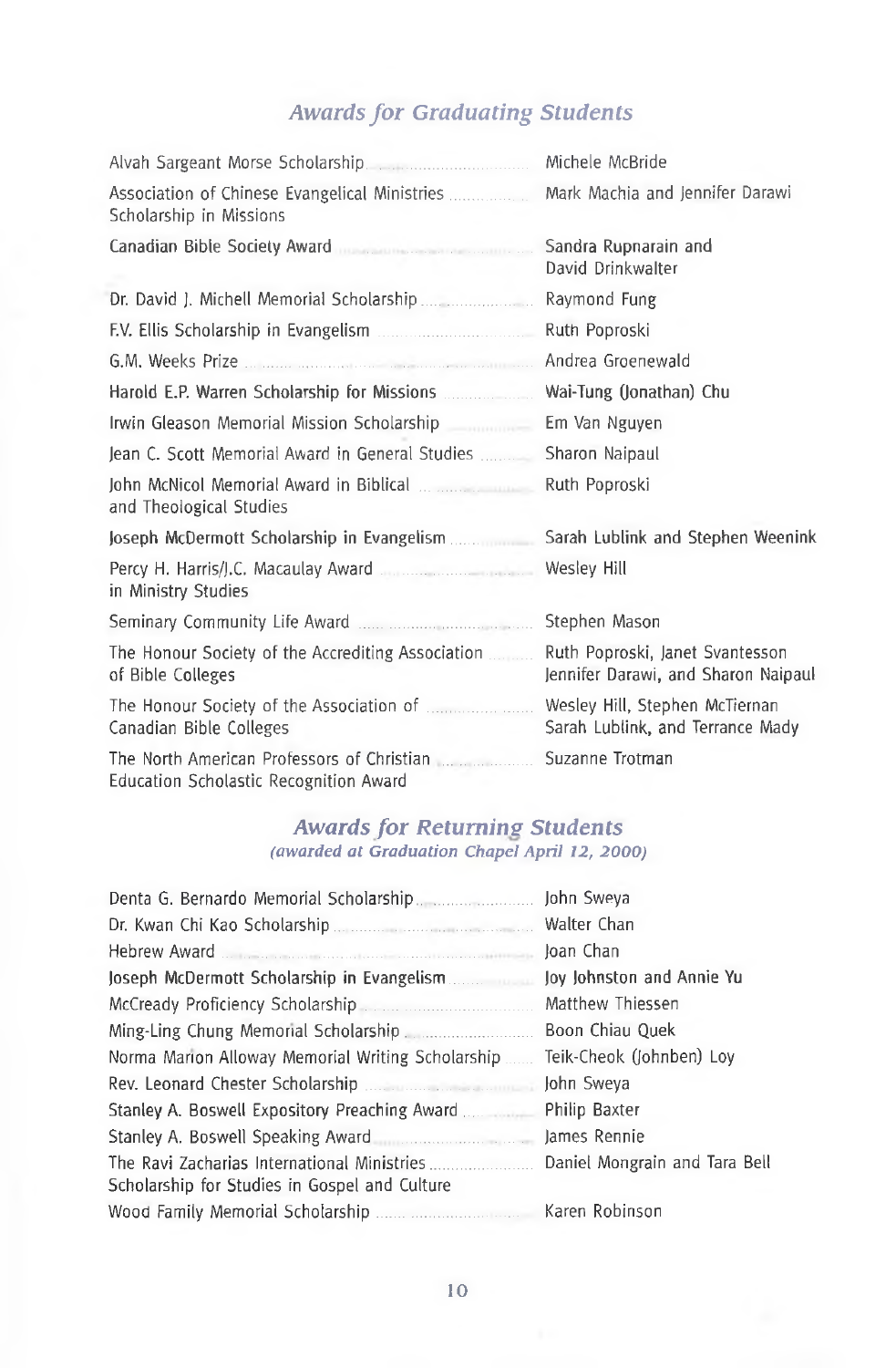## *Bursaries (distributed throughout 1999-2000 academic year)*

| Betty McLachlin Memorial Bursary  Marc Cannemeyer                                 |                                                                                                                                            |
|-----------------------------------------------------------------------------------|--------------------------------------------------------------------------------------------------------------------------------------------|
| Bill Foster Memorial Fund [100] [2010] Tania Rustenburg, Katherine McCready, and  | Li Yu Meng                                                                                                                                 |
| Charles Henry Stevens Bursary   Peter Kovacs                                      |                                                                                                                                            |
| Chinese Ministry Student Bursary <b>Manual Act 2018</b> Li Yu Meng                |                                                                                                                                            |
|                                                                                   | Henry Sikkema                                                                                                                              |
|                                                                                   | Alma Clarke-Royer, and Sarah Holt                                                                                                          |
|                                                                                   | Bonnie Sawyer, and Sara Williamson-Bynoe                                                                                                   |
| Florence E. Howell Memorial Bursary  Crystal Davidson                             |                                                                                                                                            |
|                                                                                   | Tyler Thrasher                                                                                                                             |
| Memorial Bursary                                                                  | Julie Scott, and David Koevoet                                                                                                             |
| Hustler Young Men's Bible Class Bursary  Wes Hill, Jeff Popp, and Marc Cannemeyer |                                                                                                                                            |
|                                                                                   | Hansang Park, Sungho Kim, Kwang Lee,<br>Dal-Hee Han, and Duck-Hwan Choi                                                                    |
|                                                                                   | Noemi Rondini, Jennifer Clements, Elizabeth Schott,<br>Jeff Penney, Jason Locke, Pamela Stevens,<br>Michelle Vandeputte, and Trisha Linton |
| John Christie Higgins Memorial Bursary  Maria Boothe                              |                                                                                                                                            |
|                                                                                   | Glenda Samuels-Greenidge                                                                                                                   |
| Korean Student Bursary <b>Committee Controller Controllery</b> Kim                |                                                                                                                                            |
| McAlpine-Rodger Bursary Manuel Sheryl Clarke                                      |                                                                                                                                            |
|                                                                                   |                                                                                                                                            |
| Merwin and Eunice Eagleson Bursary  Sung Hea Hwang                                |                                                                                                                                            |
|                                                                                   | Helen Ramsay, Jennifer Kim, Girma Worku,<br>Klara Siber, and Mary Smith                                                                    |
|                                                                                   |                                                                                                                                            |
|                                                                                   | Muriel Gostick Memorial Bursary   Melanie Cobill, Jennifer Darawi, and Sharon Naipaul                                                      |
| Memorial Bursary                                                                  |                                                                                                                                            |
|                                                                                   |                                                                                                                                            |
| Thomas G. McCormack Bursary  Jessica Neely                                        |                                                                                                                                            |
|                                                                                   |                                                                                                                                            |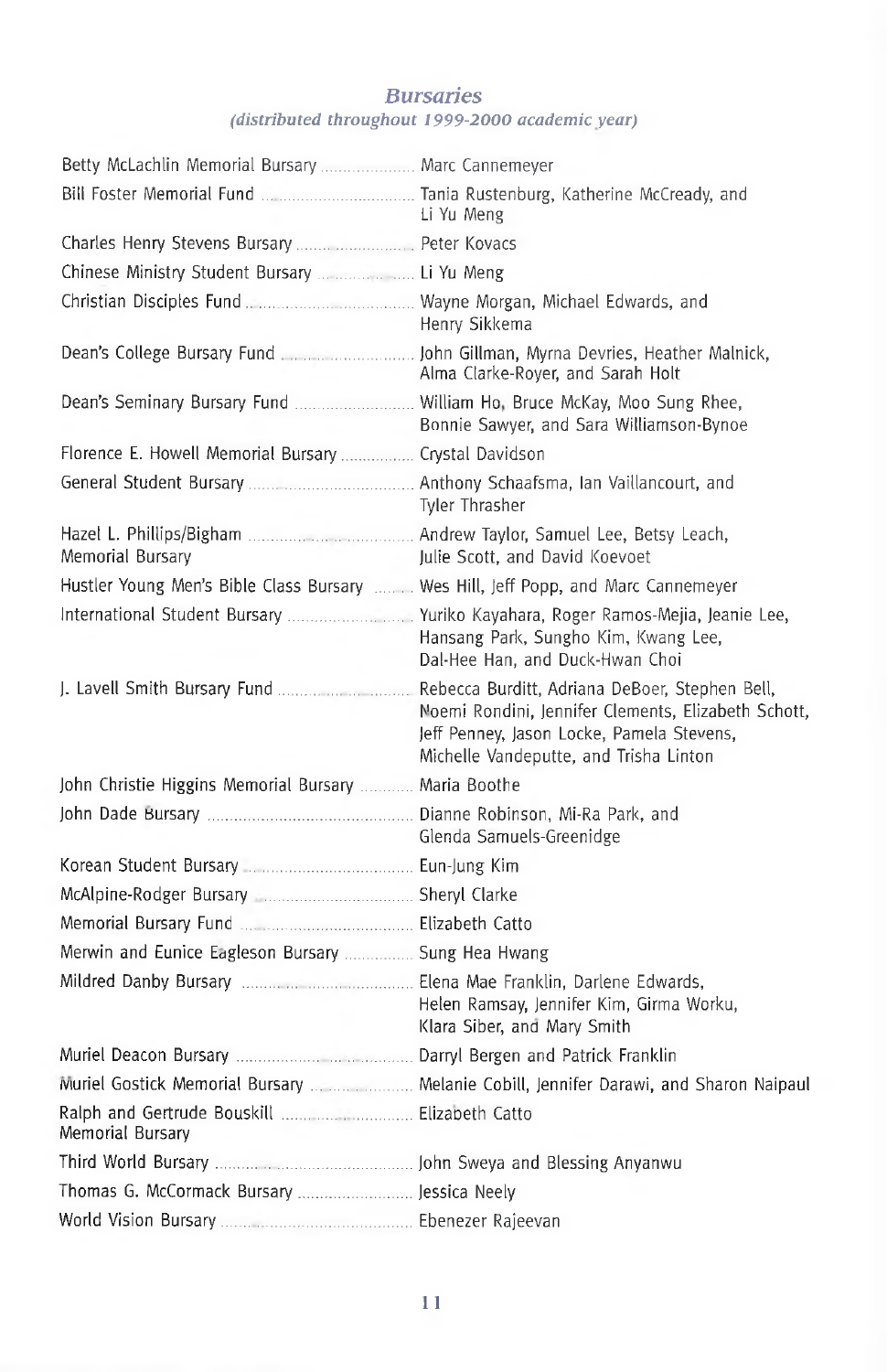## *Faculty and Administration*

Byard Bennett, PhD James Beverley, PhD Keith Bodner, PhD Nancy Calvert-Koyzis, PhD Nicole Campbell, PhD (cand.) Samuel Chan, DMin Carey Clark, MA Mary Lou Cornish, MA Brian Cunnington, EdD Alan Davey, DMin Elizabeth Davey, MA Alfred Davis, MDiv Richard Davis, PhD Robert Derrenbacker, PhD (cand.) Mariano Di Gangi, DD Robert Duez, PhD Kent Edwards, DMin Pamela Erwin, DMin (cand.) Chuck Ferguson, MA Sandy Finlayson, MLS Kenneth Fox, PhD (cand.) Bill Freeman, EdD (cand.) Lydia Gibbs, BA (Hons.) John Gladstone, DD Donald Goertz, PhD (cand.) Marion Goertz, MDiv Michael Green, DD Jeffrey Greenman, PhD Alan Grills, MEd Janet Grills, RN Harry Hahne, ThD Bryan Hardman, PhD Barbara Haycraft, MTS Gordon Heath, PhD (cand.) Tamara Horton, MSW Nick Hunter, MTS (cand.) Beverley Hurlburt, MSW Mark Husbands, PhD (cand.)

Thomas Hwang, PhD Brian Irwin, PhD Paul Johansen, MDiv Van Johnson, ThD Karla Kamerman, MDiv John Kao, DMin Stephen Kern, PhD (cand.) John Kessler, Doctorat, Sorbonne, Paris Marla Stewart Konrad, MA Barbara Leung Lai, PhD Warren Lai, ThD (cand.) Wing-Hung Lam, PhD Andrew Lau, PhD Donald Leggett, ThD Winston Ling, BComm Philip Maher, BA Wanda Malcolm, PhD Allan Martens, ThD Doug Martin, PhD Roy Matheson, ThD Larry Matthews, DMin Bruce Mathewson, MBA John McLaverty, DMin (cand.) William McRae, DMin Eileen Morley, MRE Dennis Ngien, PhD Charles Nienkirchen, PhD Denyse <sup>O</sup>'Leary, BA Erwin Penner, PhD Frederic Penney, DMin Kersley Peters, EdD Donna Petter, PhD (cand.) Thomas Petter, PhD (cand.) Vincent Poon, MD, PsyD, DMin Beth Posterski, EdD Kevin Quast, ThD Barbara Quirie, MRE Sharon Ramsay, MDiv

Ian Rennie, PhD Janet Ritch, PhD Paul Robertson, BEd John Rottman, ThD Stephen Roy, PhD Brian Russell, MSc David Russell, DMin Daniel Scott, DMin Kevin Shanahan, PhD (cand.) Victor Shepherd, ThD David Sherbino, DMin Doug Snetsinger, PhD Minho Song, PhD Mark Steinacher, PhD Sheila Stevens, MDiv Brian Stiller, DHum George Sweetman, MCS (cand.) Stephen Thomson, ThM Richard Tobias, MDiv John Vissers, ThD Brad Walton, ThD Milton Wan, DPhil, PhD Marianne Meed Ward, BJ Patricia Webb, MBA Robert Webb, PhD Robert Webber, ThD Irving Whitt, DMiss Henry Wildeboer, DMin John Wilkinson, EdD Daniel Wong, DMin, ThD (cand.) Lissa Wray, ThD Maggie Wu, BA Glenn Wyper, ThM Helen Wyse, MEd Alex Yeung, DMin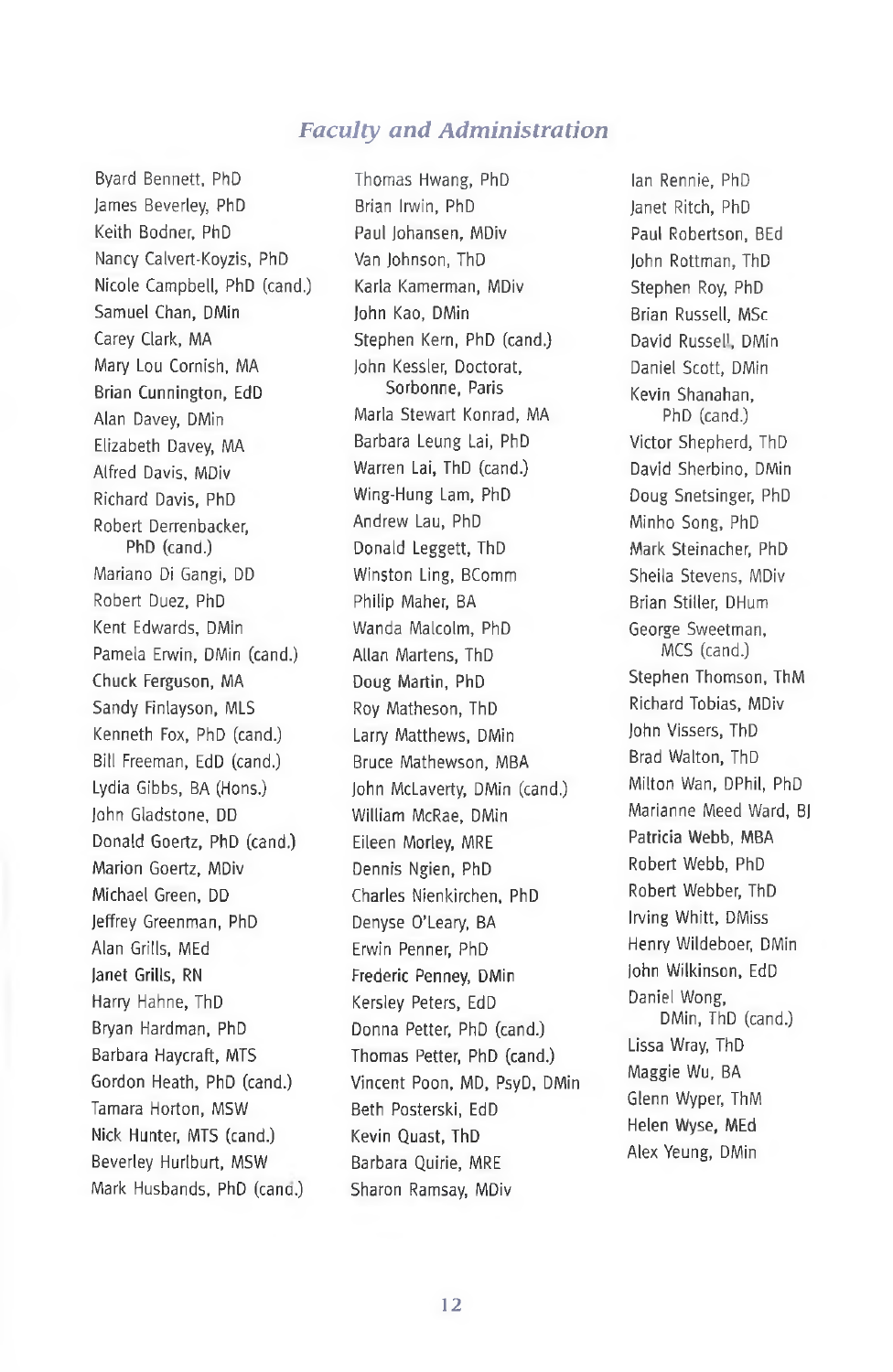## *Distinguished Alumni 2000*

## **Les McFarlane, Tyndale College (BRE), 1966**

Les McFarlane was born and raised in a Christian home in Northern Ireland and came to Canada when he was 12. After graduating from Tyndale College, he has enjoyed a successful business career, holding senior management positions in large corporations, such as Shell and Massey-Ferguson. He was the founder and president of Triathlon Computer Leasing (later MFP Financial Services). Les has distinguished himself as a person with vision and competence to create and lead in business, integrated by his faith in Christ and his love to see people come to personal faith. During his business career, Les has also served as Sunday school teacher youth leader and church board member. Currently, he is Director of I.T. Xchange, and serves on the board of directors of World Vision Canada and the foundation board of Tyndale College & Seminary. He is married to Lynette, and they have three sons and four grandchildren.

#### **Samuel S. Chan, DMin; Tyndale Seminary (MDiv), 1982**

Sam Chan currently serves as the Senior Pastor of Richmond Hill Chinese Community Church, a tri-lingual, seeker-sensitive and life-commitment ethnic church with five adult worship services every Sunday. He has distinguished himself over the years through his pastoral work in the Association of Chinese Evangelical Ministries (ACEM) churches, pioneering the English Ministry and promoting healthy, balanced growth in evangelism, missions, life development, social concerns, and inter-church relationships. Sam actively participates and promotes world missions through his association with the Chinese Coordination Centre of World Evangelism, Great Commission Centre International (Canada), and the Breakthrough Overseas Missions. He is an Adjunct Professor of the Chinese Ministry Program at Tyndale Seminary. He and his wife Yvonne are the parents of three children.

## *Honourary Doctorate*

### **Nell C. Maxwell, Founder and President, Women Alive**

Nell Maxwell is founder and president of Women Alive, an interdenominational Christian conference ministry active across Canada. Women Alive would not have blossomed in Canada without Nell Maxwell. Noting a need, Nell met that need for fellowship, spiritual vitality and creative newness by bringing women together. Today there is a continuing operation of ministry, bringing women into faith, new understanding of God's call, and a heightened sense of what God might do in their lives. We are blessed in Canada because of Nell'<sup>s</sup> witness. Nell and her husband Ted have two daughters and six grandchildren.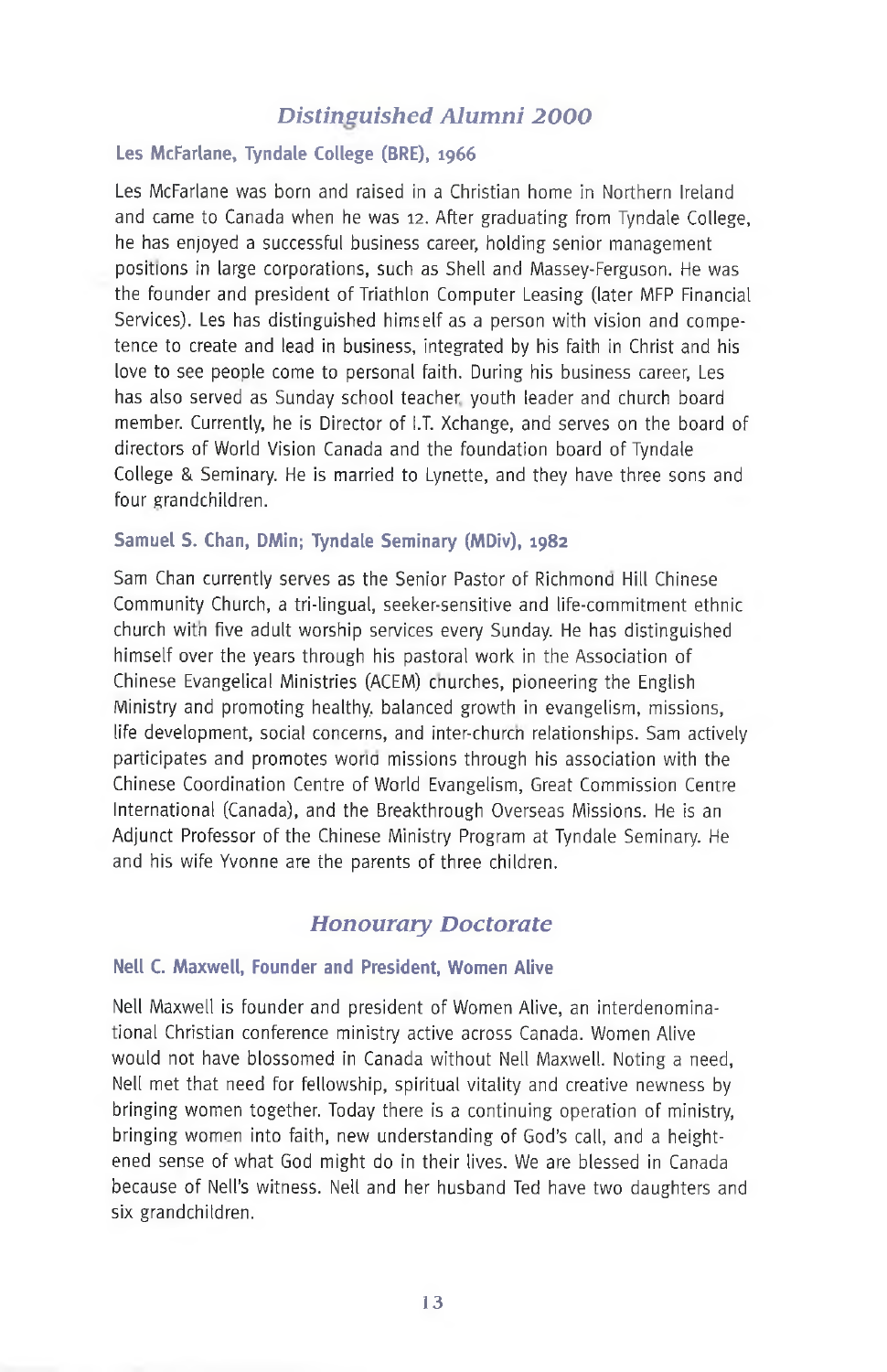# *Professors Emeriti 2000*

## **Robert C. Duez, Professor of Theology, 1969-2000**

Dr. Bob Duez began teaching at Tyndale College & Seminary in 1969. For 31 years his theological acumen and scholarship have impacted the lives of many students, who today are giving leadership and providing ministry across Canada and around the world. Along with teaching theology, he has served at various times as Academic Dean, Vice-President of Extension Education, and Coordinator of Independent Studies. Bob holds an MA from Wheaton Graduate School and a BD from Westminster Theological Seminary (both awarded 1964), and a PhD from the University of St. Michael's College (1985). Prior to coming to Tyndale, he pastored Chestnut Hill Baptist Church. Bob and his wife Shirley have three children and one grandchild.

### **Donald A. Leggett, Professor of Old Testament, 1964-2000**

Dr. Don Leggett began teaching Old Testament studies at Tyndale College & Seminary in 1964. His love for the Old Testament, shown first at the College, then as a founding faculty member of the Seminary from its inception in 1976, has made a vital impact on generations of students. His scholarly interests have focused on the major prophets, the Psalms, Old Testament ethics, and preaching from the Old Testament. Throughout his teaching career, Don also has maintained an active pulpit ministry, especially as preaching pastor at Village Green Baptist Church in London. Don earned his doctorate from the Free University of Amsterdam, after studies at Westminster Theological Seminary, Reformed Episcopal Seminary, and Dickenson College in Pennsylvania. The author of two books and numerous scholarly articles, he and his wife Linda have five children and three grandchildren.

### **Glenn A. Wyper, Professor of Old Testament 1973-2000**

Professor Glenn Wyper's educational history reminds one of a Dostoevsky novel: sprawling and diverse. First, he completed his undergraduate degree (with majors in History and English) from the University of British Columbia. He proceeded from Vancouver to California, and traded disciplines, focusing on the BD degree at Fuller Theological Seminary. Glenn commenced studies at the University of Southern California, but eventually traded the American dream for a more culturally-diverse existence in the Greater Toronto Area. After a number of years pastoring, Glenn joined the Tyndale community in 1973, teaching part time while working on his ThM at Wycliffe College. Along with teaching in the classroom, he administered the Registrar's office. In 1992 he relinquished the role of Registrar, and moved back into the classroom where he continued to minister in the same faithful and energetic manner that has marked his tenure at Tyndale College. Glenn and his wife Phyllis have three children and six grandchildren.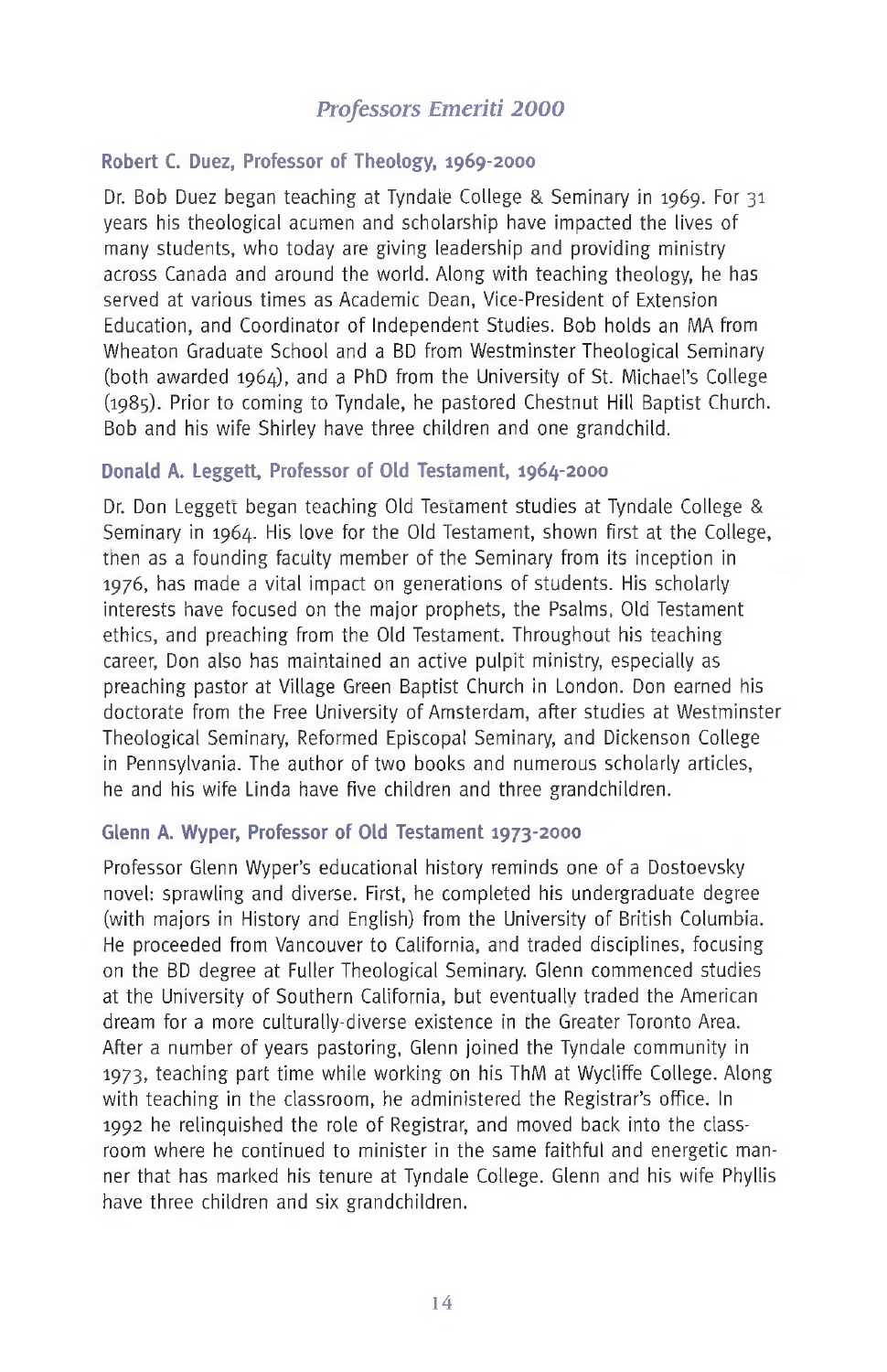## *Board of Governors*

| Miller Alloway  |
|-----------------|
| Jacob Birch     |
| Mark Boehmer    |
| Susan Finlay    |
| Michael Ho      |
| David Humphreys |
| Norman Kerr     |
| Sabrina Low     |

Laurie Lowe William McKechnie Douglas McKenzie Archie McLean, chair Marie Miller Geoffrey Moore Beverley Muir Sharon Ramsay

Stephen Sham Louise Sinclair J.D. Smith Jonathan Spaetzel Brian Stiller David Stiller

# *Foundation Members*

| Robert Bernardo | lack Kiervin          | <b>Bruce Nethercott</b> |
|-----------------|-----------------------|-------------------------|
| Gordon Freeland | Winston Ling          | Laurine Schmelzle       |
| Don Greenham    | Les McFarlane         | Claude Simmonds         |
| John Harlton    | Geoffrey Moore, chair | Brian Stiller           |

# *Sounds ofJoy*

Soprano: Joanne Chow, Sherrilyn Hall, Martina Heideman, Jennifer Jukema, Susan Kim, Sharolyn McLeod, and Diane Stocker

> Alto: Rebecca Burditt, Erinn Oxford, Kathryn Penner, Elizabeth Pritchett, and Sarah Robertson

Tenor: Keith Bundock, Christopher Graham, Dion Oxford, James Rennie, and Duane Vanderlaan

Bass: Oskars Arajs, William Chang, and Johnben Loy

> Pianist: Rhonda Venables

> > Conductor: Aileen Lee